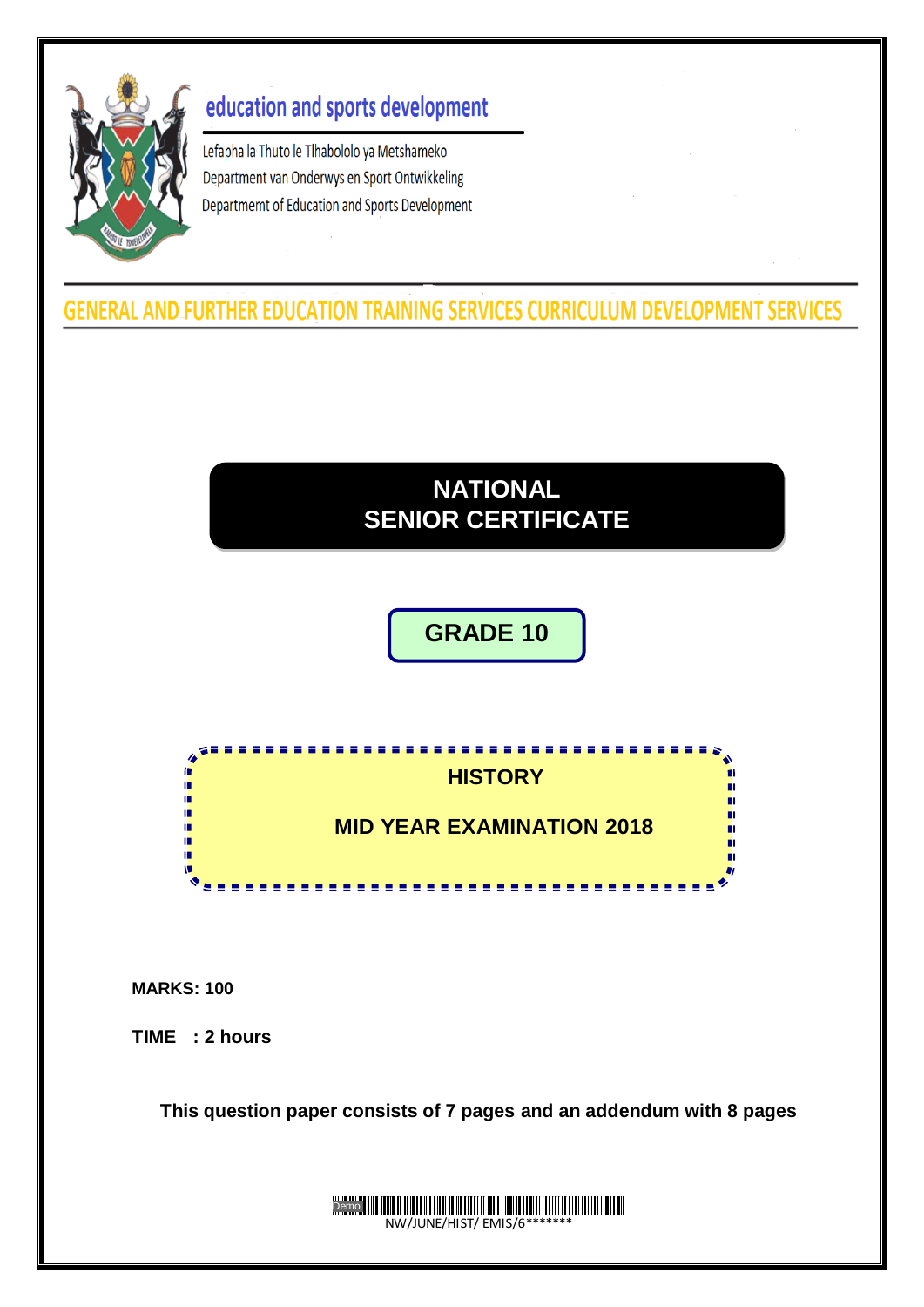#### **INSTRUCTIONS AND INFORMATION**

1. This question paper consists of SECTION A and SECTION B based on the prescribed content framework in the CAPS document.

#### **SECTION A: SOURCE-BASED QUESTIONS**

QUESTION 1: THE WORLD AROUND 1600

QUESTION 2: THE FRENCH REVOLUTION: THE CAUSES AND COURSE OF THE REVOLUTION

#### **SECTION B: ESSAY QUESTIONS**

- QUESTION 3: AMERICA: THE SPANISH CONQUEST
- QUESTION 4: THE FRENCH REVOLUTION: NAPOLEON, THE REACTION AGAINST DEMOCRACY AND THE MORDENISATION OF FRANCE
- 2. SECTION A consists of TWO source based questions. Source material that is required to answer these questions will be found in the ADDENDUM.
- 3. SECTION B consists of TWO essay questions.
- 4. Answer TWO questions as follows:
	- 4.1 ONE source based question and ONE essay question.
- 5. You are advised to spent at least ONE hour per question.
- 6. When answering questions, you should apply your knowledge, skills and insight.
- 7. You will be disadvantaged by merely rewriting of the sources as answers.
- 8. Number the answers correctly according to the numbering system used in this question paper.
- 10. Write neatly and legibly.

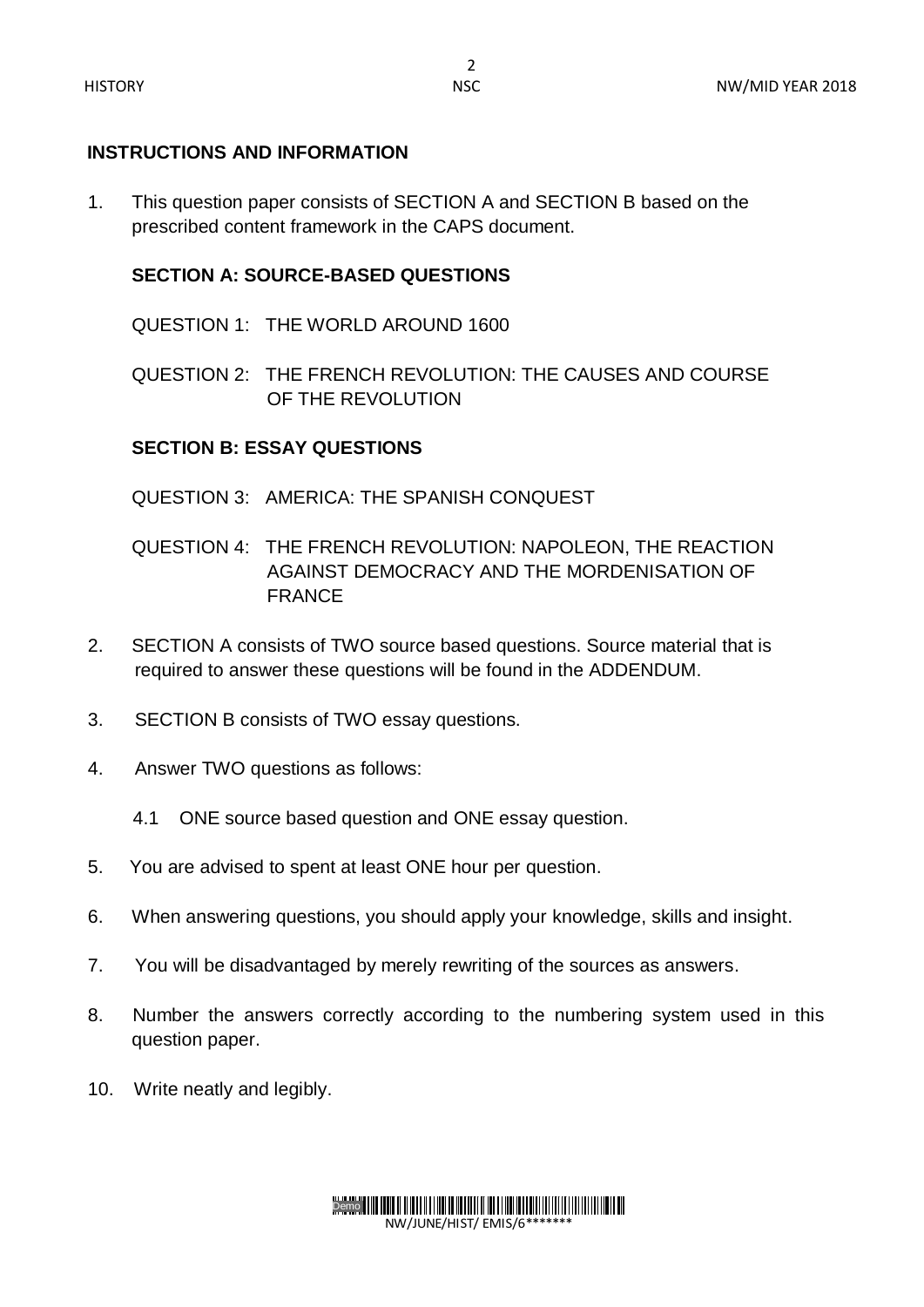$1.2$ 

### **SECTION A: SOURCE BASED QUESTIONS**

Answer ONE question from this section.

## **QUESTION1: HOW DID ASKIA MUHAMMAD RULE THE SONGHAI KINGDOM BETWEEN 1493 AND 1591?**

Study Sources 1A, 1B, 1C and 1D and answer the questions that follow.

1.1 Refer to Source 1A.

| 1.1.1 | Songhai?                                                                                                                                                            | Who, according to the source, did Muhammad replace as the leader of                                                           | $(1 \times 1)$ | (1) |  |  |
|-------|---------------------------------------------------------------------------------------------------------------------------------------------------------------------|-------------------------------------------------------------------------------------------------------------------------------|----------------|-----|--|--|
| 1.1.2 |                                                                                                                                                                     | Why, according to the source, did Muhammad assume the title Askia?                                                            | $(1 \times 2)$ | (2) |  |  |
| 1.1.3 |                                                                                                                                                                     | Define the concept dynasty in your own words.                                                                                 | (1 x 2)        | (2) |  |  |
| 1.1.4 | How, according to the source, were the following rulers described in<br>terms of leadership?                                                                        |                                                                                                                               |                |     |  |  |
|       | (a)                                                                                                                                                                 | Sunni Ali                                                                                                                     | (1 x 2)        | (2) |  |  |
|       | (b)                                                                                                                                                                 | Askia Muhammad                                                                                                                | (1 x 2)        | (2) |  |  |
| 1.1.5 |                                                                                                                                                                     | How, according to the source, did Askia Muhammad set up an efficient<br>administration of the regions conquered by Sunni Ali? | (3x1)          | (3) |  |  |
| 1.1.6 | white race"                                                                                                                                                         | List the TWO tribes in the source that were regarded as "tribes of the                                                        | $(2 \times 1)$ | (2) |  |  |
| 1.1.7 |                                                                                                                                                                     | Explain why this source can be regarded as useful for a historian<br>researching on the Songhai kingdom under Askia Muhammad. | $(1 \times 2)$ | (2) |  |  |
|       | Study Source 1B.                                                                                                                                                    |                                                                                                                               |                |     |  |  |
| 1.2.1 |                                                                                                                                                                     | How according the source, did Askia Muhammad secure the legitimacy<br>of his usurpation of the Sunni dynasty?                 | $(2 \times 1)$ | (2) |  |  |
| 1.2.2 | What evidence in the source suggests that majority of prominent families<br>were in a way related to Askia Muhammad? List TWO pieces of evidence.<br>$(2 \times 1)$ |                                                                                                                               |                |     |  |  |
| 1.2.3 |                                                                                                                                                                     | Explain why you would say the Songhai kingdom under Askai Muhammad<br>had connections with other outside places.              | $(2 \times 2)$ | (4) |  |  |

# Demo THE HILL II FOLL II FOLL II HILL II HELL III HILL II HILL III HILL III HILL III

NW/JUNE/HIST/ EMIS/6\*\*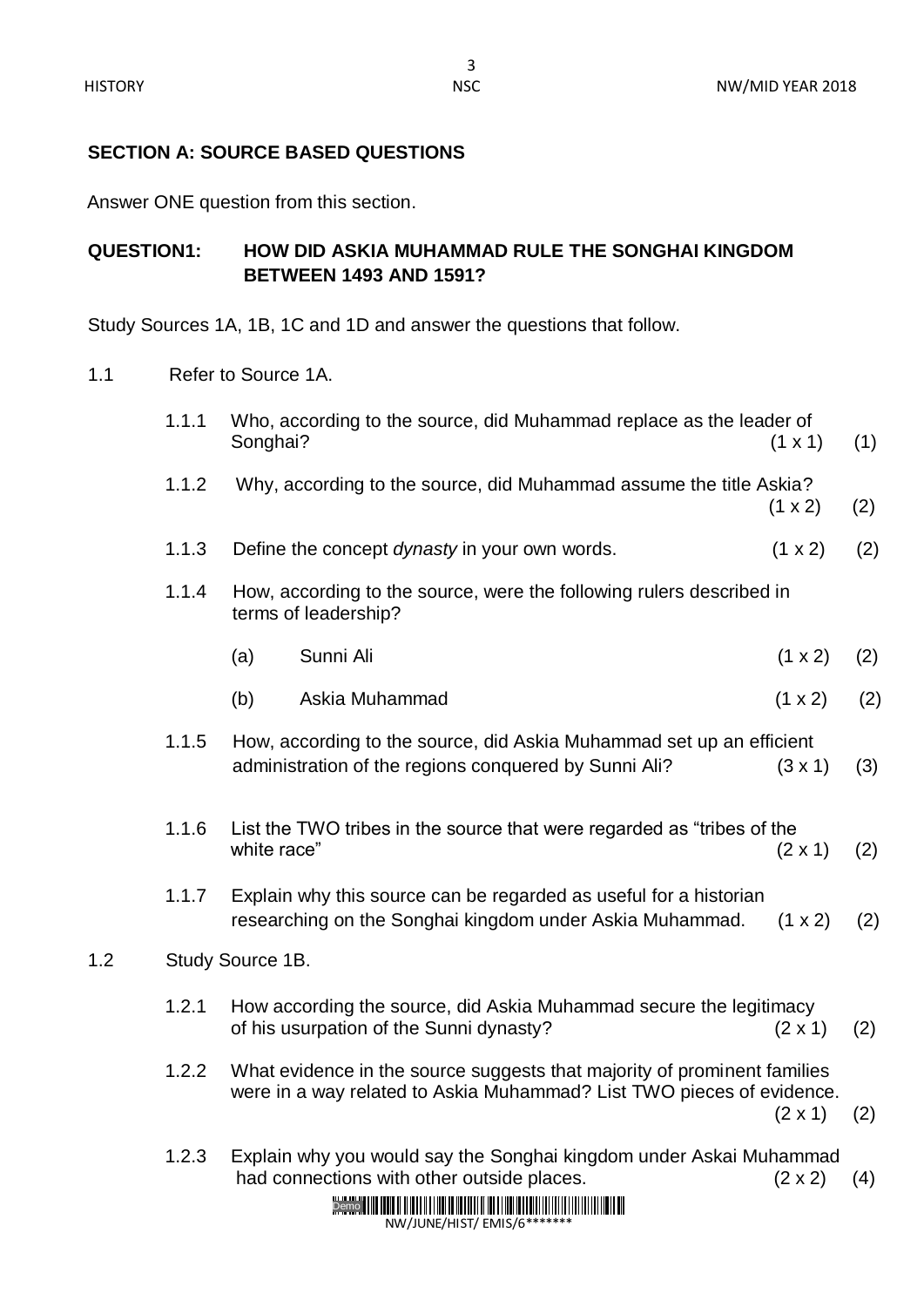.

| 1.2.4                                                                                                                                                            | Use the information in the source to explain why you would regard Askia<br>Muhammad as a cruel ruler.       | $(2 \times 2)$<br>(4)                                                                                                                                                                                              |  |  |  |  |
|------------------------------------------------------------------------------------------------------------------------------------------------------------------|-------------------------------------------------------------------------------------------------------------|--------------------------------------------------------------------------------------------------------------------------------------------------------------------------------------------------------------------|--|--|--|--|
| <b>Consult Source 1C</b>                                                                                                                                         |                                                                                                             |                                                                                                                                                                                                                    |  |  |  |  |
| 1.3.1                                                                                                                                                            | What messages do you get from the picture regarding the growth of the<br>Songhai kingdom?<br>$(2 \times 2)$ | (4)                                                                                                                                                                                                                |  |  |  |  |
| 1.3.2                                                                                                                                                            | Where, according to the source, did the Songhai kingdom accumulate its<br>wealth?<br>$(2 \times 1)$         | (2)                                                                                                                                                                                                                |  |  |  |  |
| Compare Sources 1B and 1C. Explain how the information in Source 1B supports<br>the evidence in Source 1C regarding Songhai under Askia Muhammad. (1 x 2)<br>(2) |                                                                                                             |                                                                                                                                                                                                                    |  |  |  |  |
| Refer to Source 1D                                                                                                                                               |                                                                                                             |                                                                                                                                                                                                                    |  |  |  |  |
| 1.5.1                                                                                                                                                            | How, according to the source, were slaves used in the Songhai kingdom?<br>$(2 \times 1)$                    | (2)                                                                                                                                                                                                                |  |  |  |  |
| 1.5.2                                                                                                                                                            | Explain why Songhai rulers preferred slaves over other citizens? (2 x 2)                                    | (4)                                                                                                                                                                                                                |  |  |  |  |
|                                                                                                                                                                  |                                                                                                             | (8)                                                                                                                                                                                                                |  |  |  |  |
|                                                                                                                                                                  |                                                                                                             | [50]                                                                                                                                                                                                               |  |  |  |  |
|                                                                                                                                                                  |                                                                                                             | Using the information in the relevant sources and your own knowledge, write a<br>paragraph of about EIGHT lines (about 80 words), explaining how Askia<br>Muhammad ruled the Songhai Empire between 1493 and 1591. |  |  |  |  |

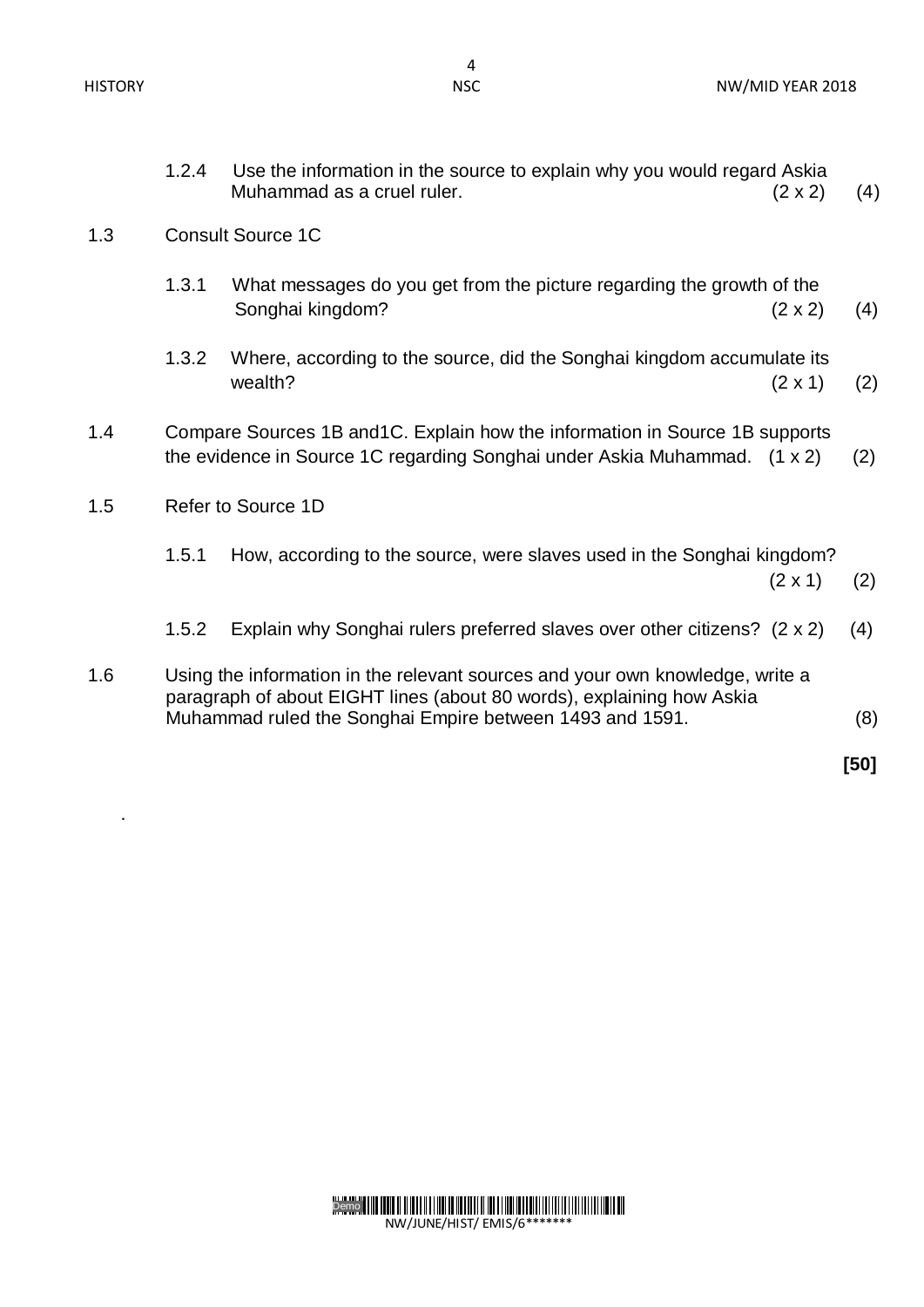## **QUESTION 2: HOW DID SOCIAL INEQUALITY CONTIRIBUTE TO THE FRENCH REVOLUTION?**

Study Sources 2A, 2B, 2C and 2D and answer the questions that follow.

- 2.1 Refer to Source 2A.
- 2.1.1 Explain the concept *Revolution* in your own words. (1 x 2) (2) 2.1.2 How, according to the source, could the middle class get rid of the privileges that were stopping the progress of their rise in society?  $(4 \times 1)$  (4) 2.1.3 List the THREE classes that made the Third Estate. (3 x 1) (3) 2.1.4 Explain why you think the peasants were the most burdened (ill treated) class in France.(1 x 2) (2) 2.1.5 What, according to the source, was the major cause of the French Revolution?  $(1 \times 2)$  (2) 2.1.6 Explain why this source can be regarded as useful for a historian researching on the social classes in France before the Revolution. (1 x 2) (2) 2.2 Study Source 2B. 2.2.1 What messages do you get from the cartoon regarding social classes in France in 1789? (2 x 2) (4) 2.2.2 Name the THREE types of tax referred to in the source that the peasants had to pay. (3 x 1) (3) 2.2.3 What, according to the source, was the role of the nobility?  $(1 \times 2)$  (2) 2. 3 Compare Sources 2A and 2B. Explain how the information in Source 2A supports the evidence in Source 2B regarding social inequality in France in 1789.  $(1 \times 2)$  (2) 2.4 Read Source 2C 2.4.1 Why do you think the poor woman was complaining about France as a bad country? Give TWO reasons.  $(2 \times 2)$  (4) 2.4.2 What do you think the poor woman meant by "taxes are crushing us?"  $(1 \times 2)$   $(2)$

# Demo

NW/JUNE/HIST/ EMIS/6\*\*\*\*\*\*\*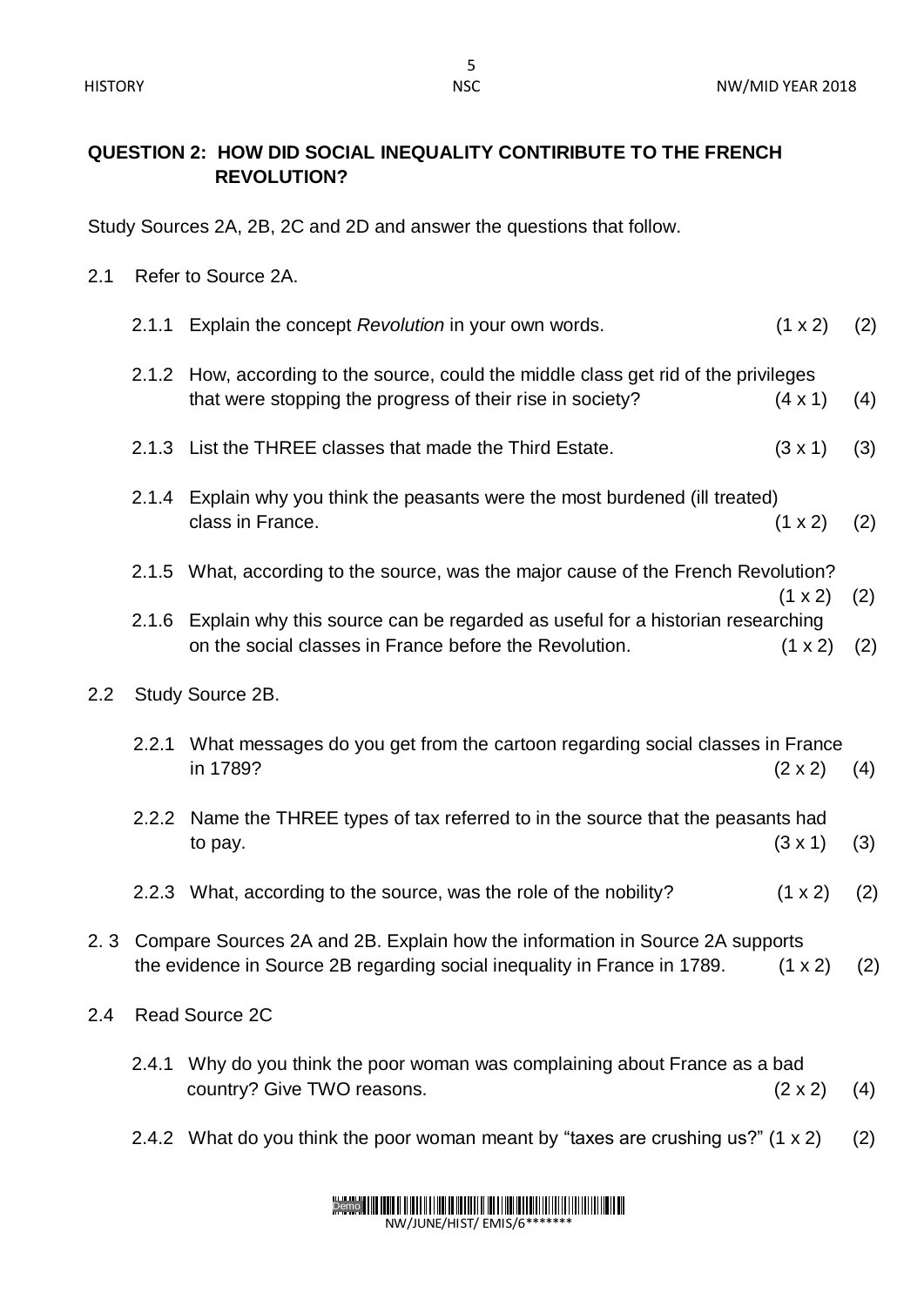| $(1 \times 2)$                                                                                                             | (2)                                                                                                                                                            |  |  |  |  |  |
|----------------------------------------------------------------------------------------------------------------------------|----------------------------------------------------------------------------------------------------------------------------------------------------------------|--|--|--|--|--|
| Refer to Source 2D                                                                                                         |                                                                                                                                                                |  |  |  |  |  |
| Who, according to the source, formed the bourgeoisie? List any THREE.                                                      |                                                                                                                                                                |  |  |  |  |  |
| $(3 \times 1)$                                                                                                             | (3)                                                                                                                                                            |  |  |  |  |  |
| $(1 \times 1)$                                                                                                             | (1)                                                                                                                                                            |  |  |  |  |  |
| $(1 \times 2)$                                                                                                             | (2)                                                                                                                                                            |  |  |  |  |  |
|                                                                                                                            |                                                                                                                                                                |  |  |  |  |  |
| $(1 \times 2)$                                                                                                             | (2)                                                                                                                                                            |  |  |  |  |  |
| Using the information in the relevant sources and your own knowledge, write a                                              |                                                                                                                                                                |  |  |  |  |  |
| paragraph of about EIGHT lines (about 80 words), explaining how social inequality<br>contributed to the French Revolution. |                                                                                                                                                                |  |  |  |  |  |
|                                                                                                                            | In your view, why was the woman in the source looking older than her real age<br>What, according to the source, did the bourgeoisie do to try to improve their |  |  |  |  |  |

 **[50]**



NW/JUNE/HIST/ EMIS/6\*\*\*\*\*\*\*

Demo

HISTORY NOTE: NOTE: NOTE: NOTE: NOTE: NOTE: NOTE: NOTE: NOTE: NOTE: NOTE: NOTE: NOTE: NOTE: NOTE: NOTE: NOTE: NOTE: NOTE: NOTE: NOTE: NOTE: NOTE: NOTE: NOTE: NOTE: NOTE: NOTE: NOTE: NOTE: NOTE: NOTE: NOTE: NOTE: NOTE: NOTE